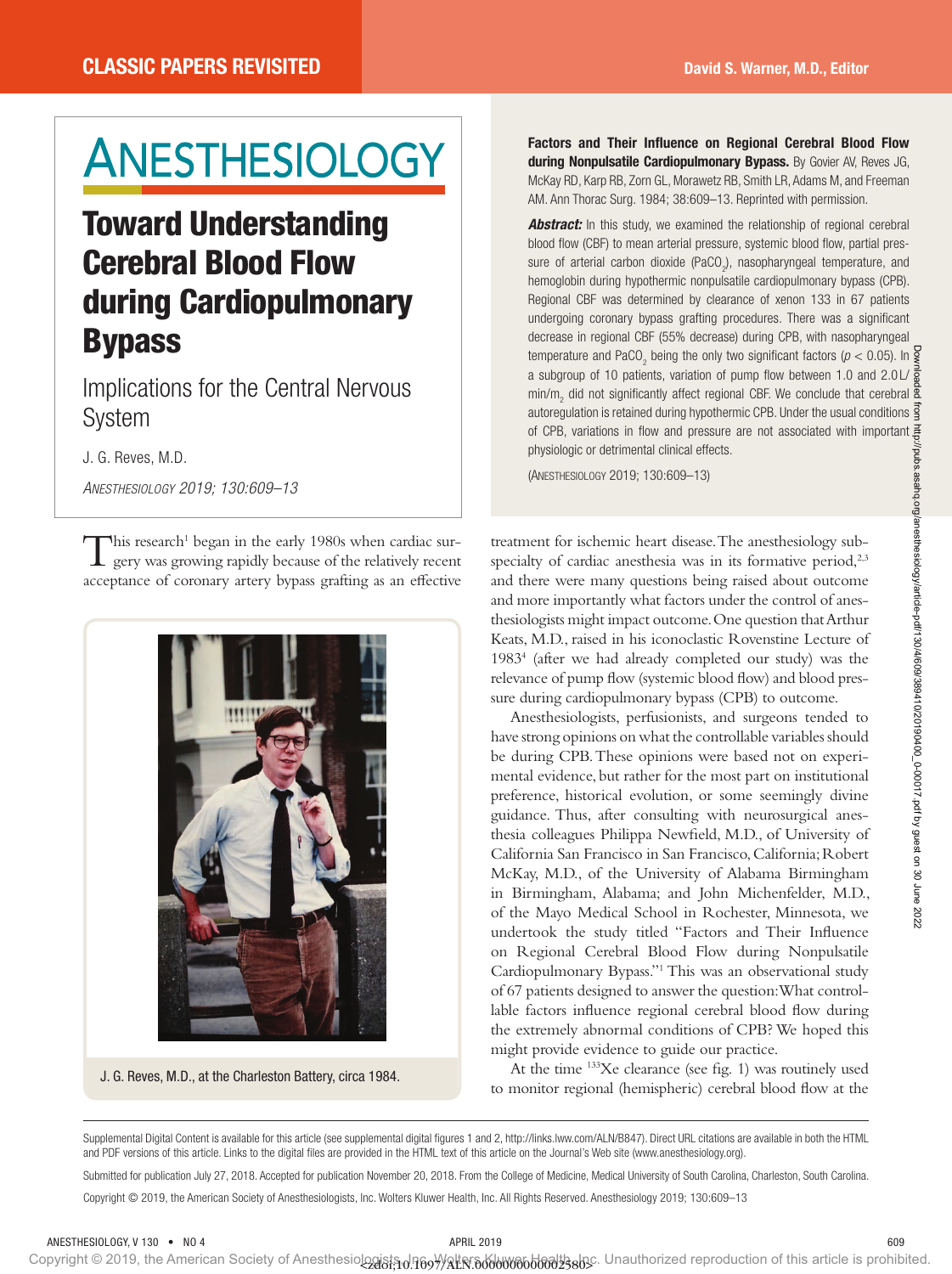

Fig. 1. Apparatus for measuring cerebral blood flow in a patient undergoing coronary artery bypass grafting at Duke University, Durham, North Carolina. There are bilateral detectors of 133Xe and a jugular bulb catheter for sampling of jugular blood used to compute cerebral metabolism. This technique was routinely used in the many studies at Duke, but a simpler single detector and no jugular bulb catheter were used in the classic paper.<sup>1</sup>

Mayo Clinic (Rochester, Minnesota) during carotid endarterectomy surgery, and we believed it would be useful to determine the influence of temperature, pump flow, blood pressure, hematocrit, and  $\text{Paco}_{2}$  on cerebral blood flow. This study was done at the University of Alabama Birmingham under the leadership of John Kirklin, M.D., the pioneering cardiac surgeon from the Mayo Clinic who first successfully used the Gibbon oxygenator in a series of patients.<sup>5</sup> Cardiac surgery was arguably as advanced in Birmingham as any place in the country at that time. Kirklin had recruited anesthesiologists William A. Lell, M.D., as chief and Paul N. Samuelson, M.D., and this author to establish cardiac anesthesiology in Birmingham.

One goal of this interdisciplinary team approach was to establish practice on a firm scientific foundation. The fact that 133Xe cerebral blood flow measurements were used at the Mayo Clinic made it relatively easy for our surgical colleagues to agree to the methodology for the research. The motivation for the work was that there were decisions about flow, temperature, hematocrit, Paco<sub>2</sub>, and especially blood pressure being made every day in a climate of ignorance and uncertainty. These are not the best conditions for patient care.

Our findings revealed that cerebral blood flow was significantly reduced with hypothermia (see fig. 2).



Fig. 2. Cerebral blood flow (CBF) and nasopharyngeal temperature (Temp) during stages of the coronary artery bypass surgery. Note the parallel changes in temperature and CBF. Stage 1 = 5 to 10min before cardiopulmonary bypass (CPB); Stage 2 = 5 to 10min after initiation of CPB; Stage 3a = first injection of 133Xe during CPB with aorta cross-clamped (X-CLAMP); Stage 3b = second injection during X-CLAMP; Stage 3d = fourth injection during X-CLAMP; Stage 4 = during CPB after release of aortic cross-clam; and Stage 5 = after completion of CPB. Data are shown as mean  $\pm$  SD. Reprinted with permission from Govier AV, Reves JG, McKay RD, Karp RB, Zorn GL, Morawetz RB, Smith LR, Adams M, Freeman AM: Factors and their influence on regional cerebral blood flow during nonpulsatile cardiopulmonary bypass. Ann Thorac Surg 1984; 38:592–600. Copyright © 1984 Elsevier.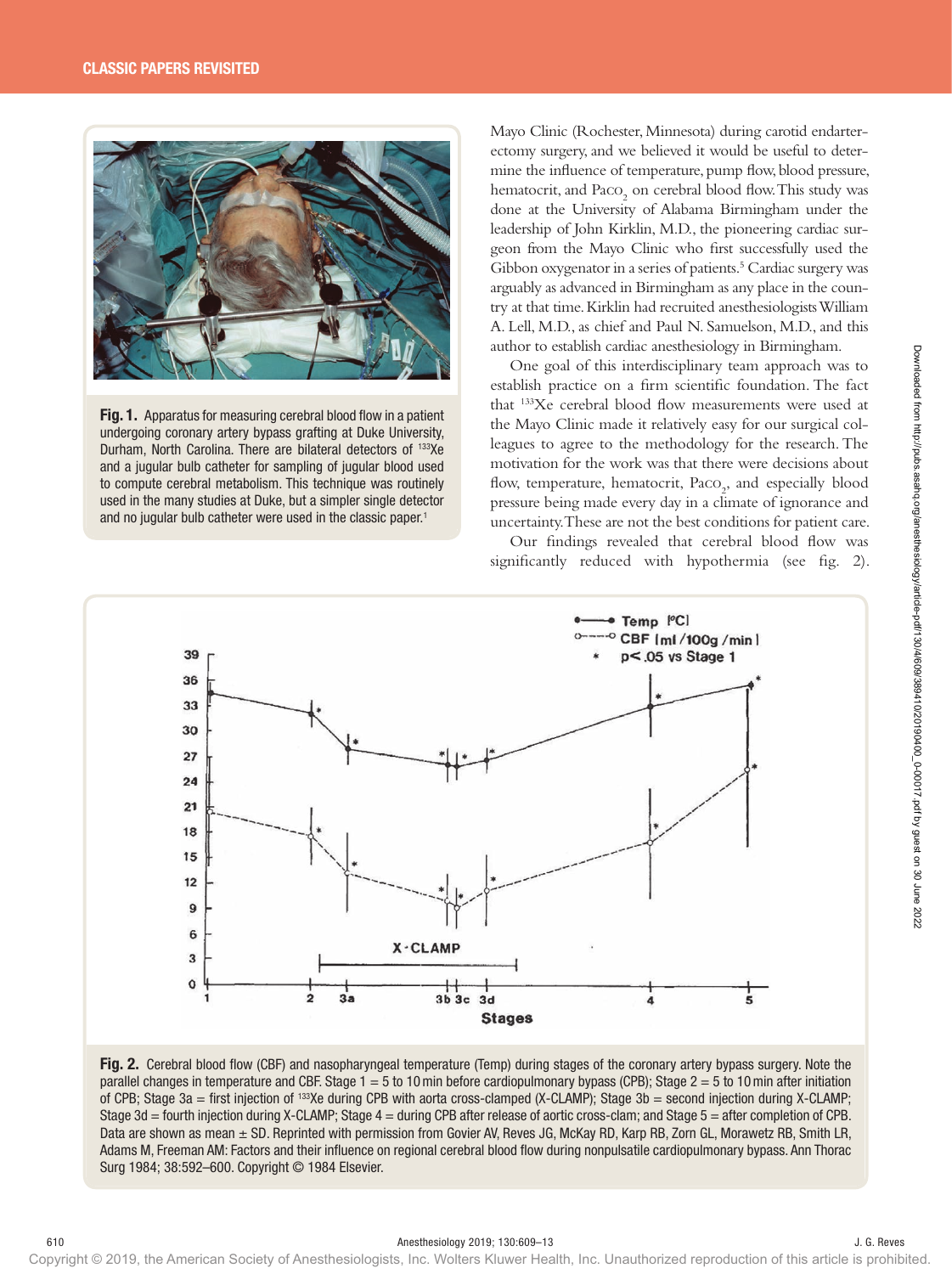Furthermore, we found that  $\text{Paco}_{2}$  had a significant impact on regional cerebral blood flow, but that blood pressure and pump flow had minimal impact on cerebral blood flow. The pump flow data were generated by randomly measuring cerebral blood flow at various pump flows (see fig. 3) to answer the crucial question of how important pump flow was to cerebral blood flow. Our results led us to conclude that the most important variables influencing cerebral blood flow were temperature and Paco<sub>2</sub>. Furthermore, to explain the tight tracking of cerebral blood flow with temperature we postulated that cerebral metabolism was coupled with cerebral blood flow during CPB, meaning that as temperature (and the metabolism of the brain) decreased there was a parallel decrease in cerebral blood flow. In a later study at Duke University (Durham, North Carolina) using alphastat management,<sup>6</sup> we showed the intact coupling of temperature and cerebral metabolic rate of oxygen (see fig. 4.)

In the original study, $1$  we also observed that cerebral blood flow remained relatively constant over a wide range (30mm Hg to 100mm Hg) of mean systemic arterial blood pressures. This led us to conclude that with constant temperature, pump flow, hematocrit, and  $\text{Paco}_{2}$  autoregulation remained intact. We later validated our cerebral blood flow



Fig. 3. Cerebral blood flow at various systemic blood flows in 10 patients during cardiopulmonary bypass. The four randomized flows are 1.0, 1.3, 1.6, and 2.0  $l/min/m<sup>2</sup>$  and all at the same temperature, PaCO<sub>2</sub> and perfusion pressure. Reprinted with permission from Govier AV, Reves JG, McKay RD, Karp RB, Zorn GL, Morawetz RB, Smith LR, Adams M, Freeman AM: Factors and their influence on regional cerebral blood flow during nonpulsatile cardiopulmonary bypass. Ann Thorac Surg 1984; 38:592– 600. Copyright © 1984 Elsevier.

measurement method during CPB at Duke University using a canine model comparing 133Xe clearance with the Kety-Schmidt technique.7

Unknown to us, contemporaneously, in Copenhagen, Denmark, Leif Henriksen, M.D., of the Department of Neurology, Rigshospitalet, and colleagues had embarked on a study similar in design to ours in 29 patients.<sup>8</sup> They also were exploring the effect of CPB on cerebral blood flow, and they published their work the year our abstract came out.<sup>9</sup> Parts of the Copenhagen study group results were at variance with ours, and their conclusions were astonishingly different. They concluded that during CPB "there was impairment of autoregulation." Their findings did show a significant decrease in cerebral blood flow with temperature and a direct relationship with Paco<sub>2</sub>, but they also found a direct relationship between perfusion pressure (systemic blood pressure) and cerebral blood flow. Thus, they concluded that there was a loss of autoregulation. The differing conclusions, both published in alternate cardiac "surgical" journals, led to greater confusion and uncertainty than before either paper was published regarding cerebral blood flow and blood pressure. This, of course, is an example of just how frustrating or messy clinical research can be to those who want simple answers to simple questions.

John Murkin, M.D., of the University of Western Ontario, London, Ontario, Canada, came to the rescue in



**Fig. 4.** Cerebral metabolic rate of oxygen (CMRO<sub>2</sub>) expressed in relation to temperature based on the equation In (CMRO $_{2)} = a =$ *b*\**T* where ln is the natural logarithm function, *T* is the temperature in degrees centigrade, *a* is the intercept, and *b* is the slope. Based on data from 41 patients undergoing coronary artery bypass graft surgery at constant pump flows of 2 I/min/m<sup>2</sup> using alpha-stat blood gas measurement and keeping the PaCO<sub>2</sub> at 35  $^{\circ}$ to 40mm Hg and blood pressure 50 to 80mm Hg. Reprinted with permission from Croughwell N, Smith LR, Quill T, Newman M, Greeley W, Kern F, Lu J, Reves JG: The effect of temperature on cerebral metabolism and blood flow in adults during cardiopulmonary bypass. J Thorac Cardiovasc Surg 1992; 103:549–54. Copyright © 1992 Elsevier.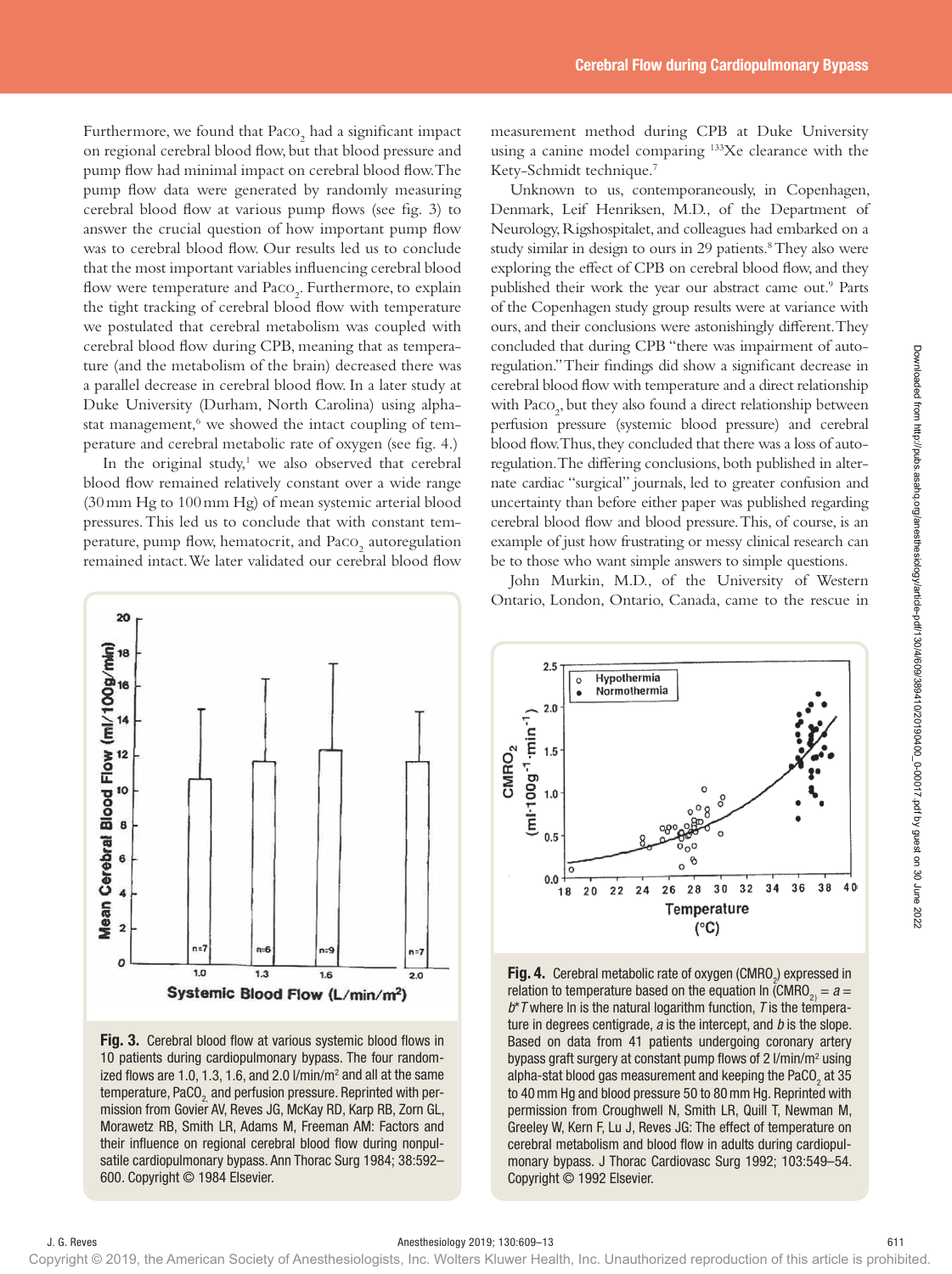1987 with what can best be termed investigative reporting by explaining clearly why these two early reports had seemingly conflicting results.10 Cerebral blood flow is responsive to Paco<sub>2</sub>, and the crucial difference between the practice at each institution was correcting arterial blood gases for temperature or not. In Copenhagen, temperature correction was used. This pH-Stat method leads to addition of carbon dioxide, producing a relative respiratory acidosis that causes near maximal dilation of the cerebrovasculature. On the other hand, in Birmingham, blood gases were not corrected for temperature (alpha-stat method). Thus, the absolute carbon dioxide concentrations were lower, which enabled the cerebrovasculature to constrict or dilate in response to other regulatory factors such as metabolism. In other words, alpha-stat management does not maximally dilate cerebral arterioles.

Thus, with alpha-stat blood gas management cerebral autoregulation remains intact during CPB, but with pH-stat blood gas management cerebral blood flow is flow and pressure dependent because vessels are maximally dilated by the added carbon dioxide. Murkin *et al*. 10 concluded that pH-stat blood gas management "uncouples cerebral flow/ metabolism and probably impairs cerebral autoregulation." We learned that it is important to be clear on the method of blood gas management when attempting to define factors that affect cerebral blood flow. In subsequent studies, we always offered the caveat that our observations were made using alpha-stat management.

Our paper also addressed the new question regarding nonstroke central nervous system outcome after CPB as measured by neurocognitive testing.1,11 What is now called "neurocognitive dysfunction" had been reported by Slogoff *et al.*12 in Houston, Texas, in 1982 and Breuer *et al.*13 in Cleveland, Ohio, in 1983. We attempted to relate changes in the Mini-Mental-State Examination with the observed changes in cerebral blood flow and found no correlation.<sup>11</sup> However, this negative study with an admittedly imprecise test of cognition led to a very productive line of investigation by the Duke University Neurologic Outcome Research Group headed by Mark Newman, M.D. Using much more sensitive and specific measures of cognition,<sup>14</sup> Newman went on to show that the cognitive dysfunction immediately after cardiac surgery was a risk for a return of dysfunction 5 yr later<sup>15</sup> and associated with some loss in quality of life indicators.<sup>16</sup> In fact, an entire field of investigation has evolved from these early findings on nonstroke central nervous system changes in cardiac as well as noncardiac surgical procedures, particularly in the elderly.17 betwee contentions were took as when consider the consideration of the same propagation of the same of the same of the same of the same of the same of the same of the same of the same of the same of the same of the same o

In reflecting on the past 35 yr in this field, it is clear that we can base modern CPB management on a large number of studies that have provided evidence for clinical decision-making during CPB.18–21 However, the causes of neurocognitive dysfunction after CPB and more importantly the role of cerebroprotective strategies during CPB remain to be elucidated.21,22 Nevertheless, it has been gratifying to see some light shed on the darkness that still threatens. As Churchill observed in an entirely different context: "Now this is not the end. It is not even the beginning of the end. But it is, perhaps, the end of the beginning."23

## Acknowledgments

Philippa Newfield, M.D., San Francisco, California, kindly and expertly edited the manuscript and was instrumental at the inception of this study in 1981 in providing scientific guidance to our team of investigators. William Lell, M.D., and Paul Samuelson, M.D., Birmingham, Alabama, were supportive of this new line of investigation in the Cardiac Anesthesia Division of the University of Alabama Birmingham.

#### Research Support

The work described in this report was originally funded by the Department of Anesthesiology at the University of Alabama Birmingham, Birmingham, Alabama. This manuscript was funded by the Department of Anesthesia and Perioperative Care, Medical University of South Carolina, Charleston, South Carolina.

## Competing Interests

Dr. Reves is scientific director of SimTunes LLC, Charleston, South Carolina, and declares no competing interest.

#### **Correspondence**

Address correspondence to Dr. Reves: College of Medicine, Medical University of South Carolina, Charleston, South Carolina 29403. revesj@musc.edu. Information on purchasing reprints may be found at <www.anesthesiology.org> or on the masthead page at the beginning of this issue. ANESTHESIOLOGY's articles are made freely accessible to all readers, for personal use only, 6 months from the cover date of the issue.

#### **References**

- 1. Govier AV, Reves JG, McKay RD, Karp RB, Zorn GL, Morawetz RB, Smith LR, Adams M, Freeman AM: Factors and their influence on regional cerebral blood flow during nonpulsatile cardiopulmonary bypass. Ann Thorac Surg 1984; 38:592–600
- 2. Lowenstein ERJ: A History of Cardiac Anesthesia, The Wondrous Story of Anesthesia. Edited by Eger II E, Westhope R. New York, NY, Springer, 2014, pp 829–46
- 3. Reves JG: An essay on 35 years of the Society of Cardiovascular Anesthesiologists. Anesth Analg 2014; 119:255–65
- 4. Keats AS: The Rovenstine Lecture, 1983: Cardiovascular anesthesia: Perceptions and perspectives. Anesthesiology 1984; 60:467–74